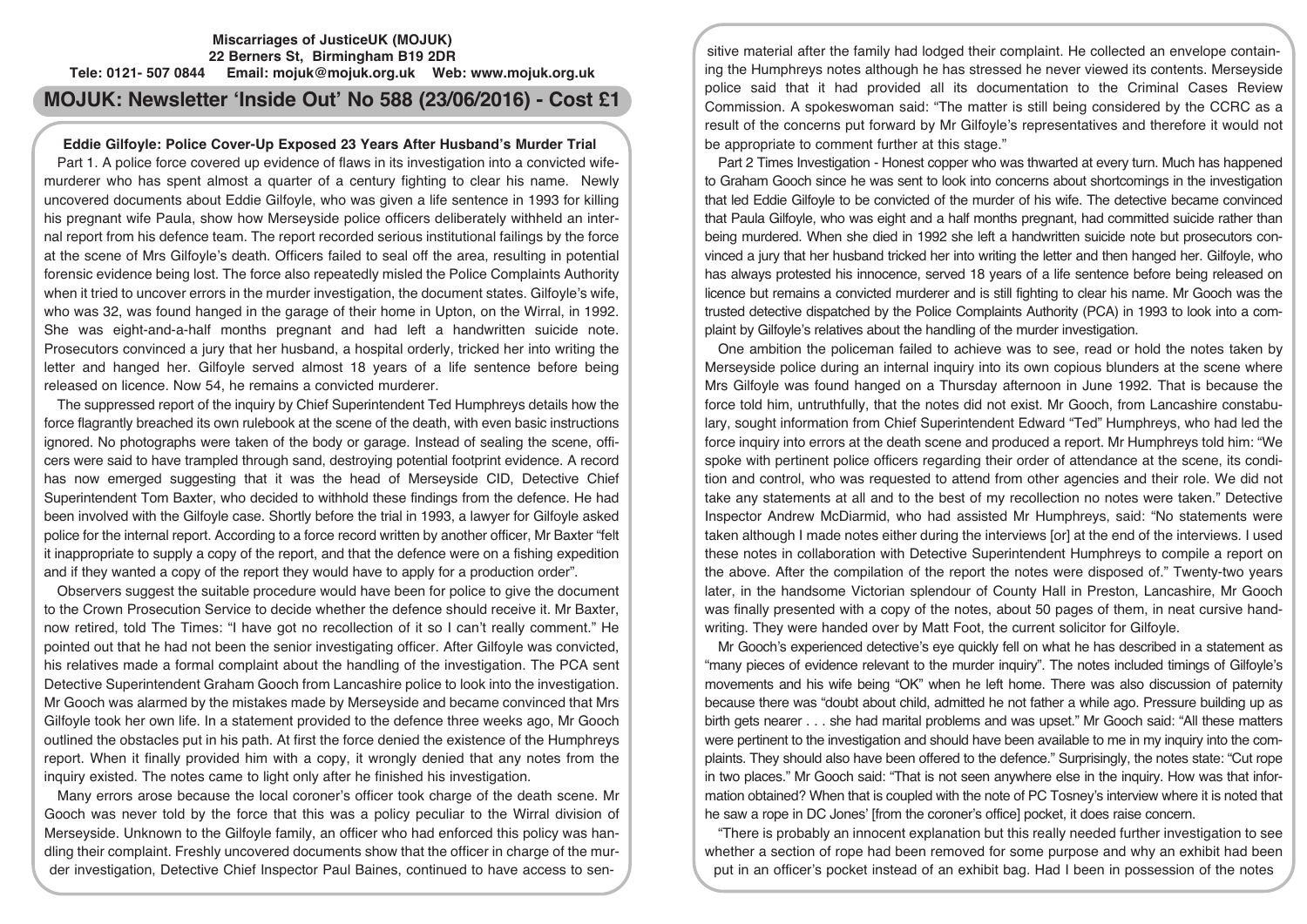at the time of my inquiry this would have been done." Mr Gooch only discovered about the Humphreys report by chance. "One of my officers made the enquiry of a senior Merseyside officer and was told that no such report existed. My officer was persistent and insisted he would not leave the building without being provided with a copy."

After Mr Gooch completed his inquiry, he was informed that the elusive notes to the inquiry did in fact exist. He alerted the Police Complaints Authority to this, which contacted Merseyside police. The Merseyside assistant chief constable, David Westwood, wrote back, making the apparently misleading claim to the PCA that Mr Gooch "has been asked to look into and report on the circumstances of their recovery". Mr Gooch denies this account, saying: "I was never asked to make enquiries into the Humphreys saga." He added: "The Humphreys report included statements made by officers who were prosecution witnesses in the case and the defence should have been made a gift of the information contained therein. The notes should have at least been revealed to the [Crown Prosecution Service] and if any doubt arose submitted to counsel."

Mr Gooch said: "One of the main causes of the problems with the investigation at the scene was that the coroner's officer, [in the form of] DC Jones, assumed the role of an investigating officer, a role for which he was not qualified." Mr Gooch was never told that it was policy on the Wirral for the coroner's officer to attend all suspected suicides. Mr Gooch has now been shown newly released internal documents including one he described as "an unusual memorandum" in which Chief Superintendent Tony Isaac, who handled the Gilfoyle family's complaints about errors in the murder investigation, "appears to be writing to himself". In the document, addressed to Mr Isaac and signed by him on behalf of the deputy chief constable, he states that the Gilfoyle family complaint had been seen. Mr Gooch said this raised doubts as to whether the senior officer had actually seen it. Another document shows that Mr Isaac had previously reminded staff to follow the policy of calling the coroner's office to all suspicious deaths. Mr Gooch stated: "In the circumstances of these complaints where the main problem seems to have stemmed from the policy he promulgated it looks like a professional conflict for Isaac not to have distanced himself from this complaint." Mr Gooch retired as a detective superintendent in 2001 and became a lecturer in policing and criminal investigation and is an elected county councillor.

Unravelled: the Gilfoyle Case -June 4, 1992 Paula Gilfoyle was found hanged in the garage of her marital home in Upton, Merseyside. She was eight and a half months pregnant. Police called to the scene made mistakes by losing or damaging evidence, failing to take photographs and cutting down the body before the CID arrived. - July 3, 1993 Jury finds Gilfoyle guilty of murder. The trial was told by 17 family and friends that Paula seemed bubbly and was looking forward to her first baby. Gilfoyle was jailed for life. -October 20, 1995 Court of Appeal dismisses Gilfoyle's first appeal, based on a witness who said she had seen Mrs Gilfoyle in the post office later than the time her husband was supposed to have killed her. - December 20, 2000 Court of Appeal rejects Gilfoyle's second appeal, dismissing new pathological findings and expert evidence about the rope. - July 29, 2010 After the Attorney General apologises to MPs for parliament being misled on the case by Merseyside Crown Prosecution Service, openness is promised.

Police accede to Gilfoyle lawyer's request to see the unused exhibits in the case and he discovers a box containing Mrs Gilfoyle's diary which had not been provided to the defence. It showed that she had a troubled mind. Her first boyfriend was a sex killer, she had previously tried to kill herself, two of her ex-lovers threatened suicide and one wrote a suicide note which

she kept until her dying day. It used similar wording to her own, supposedly dictated, note. - December 22, 2010 Gilfoyle released from prison on licence. The parole board gags him from saying that he is innocent — a decision reversed after an outcry. He protests at a House of Lords press conference: "I didn't kill my wife and I didn't kill my baby."

Part 3 Analysis: How System Closed Ranks to Uphold 20-Year Injustice

Has a more tangled web ever been weaved by British police than that around the case of Eddie Gilfoyle? His family, former police officers, journalists, academics, campaigners and lawyers have all raised questions. They have been met with untruths, half-truths and misleading statements as the criminal justice system has closed ranks. When The Times asked Merseyside police, under the Freedom of Information Act, for notes of an internal inquiry into police blunders at the death scene, the force wrote back: "There are no notes. The newspaper discovered the notes through a different route, and found that they contained a potential alibi for Gilfoyle.

The papers had been withheld by the force from the prosecution, judge and jury at the trial. Chris Huhne, who was then a Liberal Democrat MP, tabled a parliamentary question to Vera Baird, the solicitor general, in 2009 seeking details about the handling of the crucial police report. The Crown Prosecution Service, without contacting her, fed the wrong information to parliament. Dominic Grieve, who was then the attorney general, apologised to MPs; the CPS said sorry to Ms Baird.

When The Times complained to Christopher Graham, the Information Commissioner, about Merseyside police's conduct, he accused the force of "seeking to question the authority of the commissioner to conduct this investigation and repeated lengthy delays in responding to correspondence from the commissioner's office, the lengthiest of which was several months". The newspaper then overturned a key assumption at Gilfoyle's murder trial: that pregnant women hardly ever take their own lives, especially in the later stages of pregnancy. That conclusion was based on the evidence available at the time. However, a study of official British statistics by The Times showed that suicide is the main cause of deaths of pregnant women, hanging is the favoured method and the period of late pregnancy is as dangerous as early motherhood.

The Parole Board, in an unprecedented move, gagged Gilfoyle and his supporters when it finally released him on licence after 18 years in custody. It imposed a condition that neither he nor anyone on his behalf could protest his innocence. The Parole Board eventually reversed its ban. After a 20 year delay, Mrs Gilfoyle's diaries were released to his lawyers for the first time. Shockingly, they showed that she had previously attempted suicide and that two of her former boyfriends threatened suicide. Until her last day she kept close to her a suicide note, one of which contained similar words to those in her last missive, which prosecutors claimed that Gilfoyle had dictated to her.

Q&A - What mistakes were made in the murder investigation? Nine early blunders were made: control room called out the coroner's officer and police surgeon before the Criminal Investigation Department; stepladders used to hang Paula Gilfoyle were moved; sand was trampled removing possible footprint evidence; the body was cut down before detectives arrived; no photographs were taken; wrong information passed between officers; the noose was destroyed; Eddie Gilfoyle was allowed to leave the scene; Mrs Gilfoyle's advanced state of pregnancy failed to ring alarm bells.

Did Eddie Gilfoyle dictate the suicide note that was found in his wife's handwriting?

David Canter, a pioneering criminal profiler, said research into real and faked suicide notes showed Mrs Gilfoyle's had all the hallmarks of being genuine. Has anyone been punished for shortcomings in the investigation? Merseyside police held a disciplinary hearing in 1998, which cleared two officers of misconduct. A third had retired. No further action has since been taken.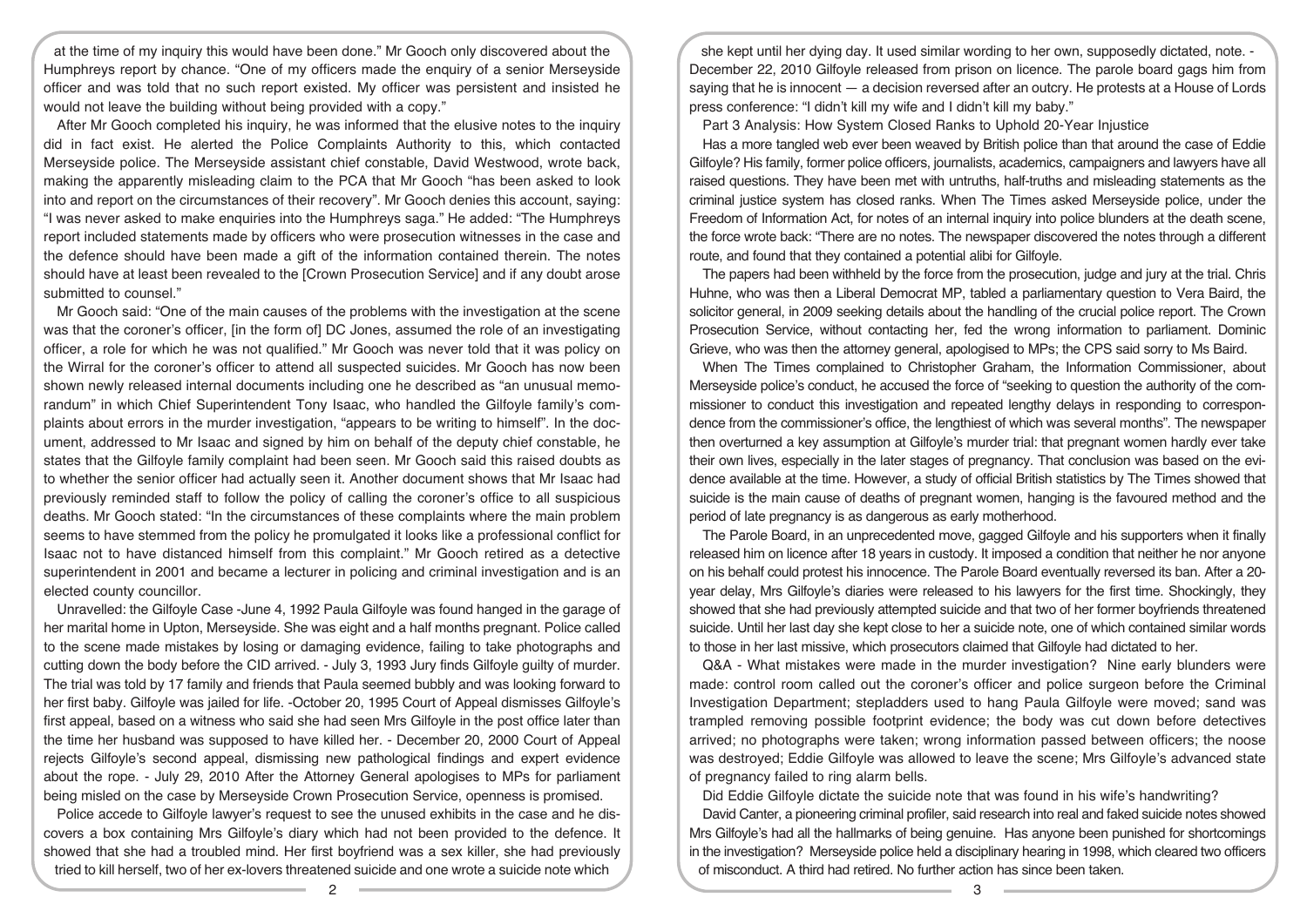Part 4 Trial and Errors - The murder conviction of Eddie Gilfoyle is looking more unsafe with every new revelation that emerges about the conduct of Merseyside police It has long been obvious that Eddie Gilfoyle's conviction for the murder of his wife is unsafe. Since Gilfoyle's trial in 1993, seasoned observers drawn from the ranks of the local police, press, political class and legal profession have been aghast at the guilty verdict. The list of sceptics swiftly lengthened to include the former Conservative cabinet minister Baron Hunt of Wirral, the area of Merseyside where Mr Gilfoyle's supposed crime took place. Alison Halford, a former assistant chief constable of Merseyside police, has said the case "is screaming out for justice". We agree. The fact nonetheless remains that a jury found him guilty of murder. Duly sentenced to life imprisonment, his two appeals subsequently rejected, he served 18 years before his eventual release on licence in 2010. His conviction, however, still stands. He continues to protest his innocence. The case is currently being considered by the Criminal Cases Review Commission (CCRC).

Paula Gilfoyle, her husband insists, committed suicide. She was eight-and-a-half months pregnant at the time. While it was argued at the trial that this made it highly unlikely she would take her own life, statistical evidence emerging in the years since recognises suicide as the leading cause of death in late pregnancy. Mrs Gilfoyle, furthermore, left a note. While the Gilfoyles' marriage had become an unhappy one, that situation no more supplies a motive for murder than for suicide. Mrs Gilfoyle died by hanging, having (the prosecution alleged) been manhandled up a ladder by her husband against her will. No forensic evidence either supported this theory or implicated her husband in its purported enactment. Indeed, forensic evidence in the case is sorely lacking. That is largely because the officers who initially attended the Gilfoyles' marital home in Upton, having instantly concluded that what they were witnessing was the tragic aftermath of a suicide, failed to preserve the location as a crime scene. No photographs were taken. Exhibit bags were not used to collect possible clues. Potential footprints were casually obliterated. Responding officers cut down the body before CID arrived. The rope supporting that body was allowed to be incinerated by a mortuary assistant.

Police procedure was, to put it charitably, amateurish. Merseyside police itself appeared to recognise the shambolic nature of its efforts at an early stage. The force took the highly unusual step of instituting an internal inquiry into what had by then, in the summer of 1992, become an ongoing murder investigation. Before Eddie Gilfoyle had even been arrested — let alone charged, tried, convicted or sentenced — the relevant police force had already become sufficiently anxious about its conduct to set up a review. A Times investigation has now established that this review, which included evidence of serial police blunders, were never made available to Mr Gilfoyle's defence lawyers. This obstructive attitude was sanctioned by the head of Merseyside CID. Nor, years later, when the Police Complaints Authority instructed a senior officer from a neighbouring force to conduct a further study of the investigation, did Merseyside police see fit to acquaint him with the results of the review until his team refused to leave a building without it. The force denied, falsely, that any original notes gathered by that review even existed. This latest revelation follows a 2010 admission that Mr Gilfoyle's defence team was denied vital exhibits in police possession. These exhibits included a diary his wife had kept as a teenager which, among other germane information, included details of a previous suicide attempt.

The Criminal Cases Review Commission (CCRC) must act swiftly and decisively to right what is clearly a shocking miscarriage of justice, and clear Eddie Gilfoyle's name.

#### **Roger Khan: Defendant Who Represented Himself Gets New Case Review Hope**

*Owen Bowcott, Guardian:* A dyslexic defendant who represented himself in a crown court trial – after being handed 790 hours of CCTV footage to review in prison to support his alibi – is challenging his conviction for attempted murder. The highly complex case involving Roger Khan, who was found guilty of taking part in an attack that shattered the skull of a Newton Abbot restaurant owner, is currently being considered by the Criminal Cases Review Commission (CCRC). Khan, 62, is serving a 30-year sentence. The victim of the attack was Nasim Ahmed, a restaurant manager who was attacked outside his home with the evening's takings on 27 October 2010. As he approached his front door, he was assaulted by two men – one armed with a metal pole. Ahmed was beaten about the head and his face was slashed. None of the cash was taken. A blue baseball cap was recovered from the scene.

Khan's experience highlights the difficulties the legal system faces when dealing with defendants who do not have a lawyer to argue their case in a criminal court – a predicament that campaigners claim is becoming more common due to cuts in legal aid entitlement. In Khan's case, however, he was unrepresented because he had dismissed two sets of lawyers following disagreements over how it should be handled. Khan said the dispute was over the failure to obtain video evidence supporting his alibi. The judge ruled that the trial should, nonetheless, proceed. The case has been taken up by a new legal charity, the Centre for Criminal Appeals (CCA) in London, which has submitted a second set of submissions in an attempt to persuade the CCRC to refer it to the court of appeal. The CCRC initially indicated there were insufficient new grounds for the case to be reopened but is now re-examining the evidence.

The day after the attack, Ahmed's brother-in-law, Abdul Ali, was arrested. Khan had travelled down from London with Ali on the day of the attack. In November that year, Khan, who is Ali's uncle, was arrested. Both men were charged with attempted murder. Their attack was said to be connected to a family feud involving the victim and Ali. Ali later admitted meeting two other unidentified men who had been hired to intimidate Ahmed. Both Khan and Ali were eventually convicted. In their latest submission, the CCA points out: "Before trial, [Khan] was handed 790 hours of [municipal] CCTV footage to review to see if he could find himself on camera. He was not given a map of the town and had only an hour a day in the prison library to review the footage.

"Given these strictures, [Khan] could not raise a formal alibi defence. Instead he suggested that three figures spotted on film could have been him." The police, it is claimed, had not studied all the municipal CCTV footage and were wrong therefore to leave the jury with the impression that they could not find Khan on it. Additionally, more useful CCTV evidence from shops and pubs, the CCA says, was never obtained in time by the police or defence and was later recorded over. DNA traces from the baseball cap were matched to Khan but the hat belonged to Ali. Lawyers from the CCA representing Khan told the court he wore it on the journey down from London but left it in the car. DNA testing shows that another person's DNA was also on the cap. Khan was unable to obtain expert assistance to examine the evidence. The trial had several other irregular features: one of the jurors was dismissed three weeks into the trial because it emerged she knew some of the participants' family. Her presence, it is alleged, had by then significantly contaminated the jury. Lawyers for Khan at the CCA also point to the fact eyewitness reports said two white men, whose descriptions do not match Ali or Khan, were seen running from the scene of the attack.

Emily Bolton of the CCA, who has worked on death row cases in the United States, said Khan had to carry his case papers "in garbage bags up and down to the cells" during the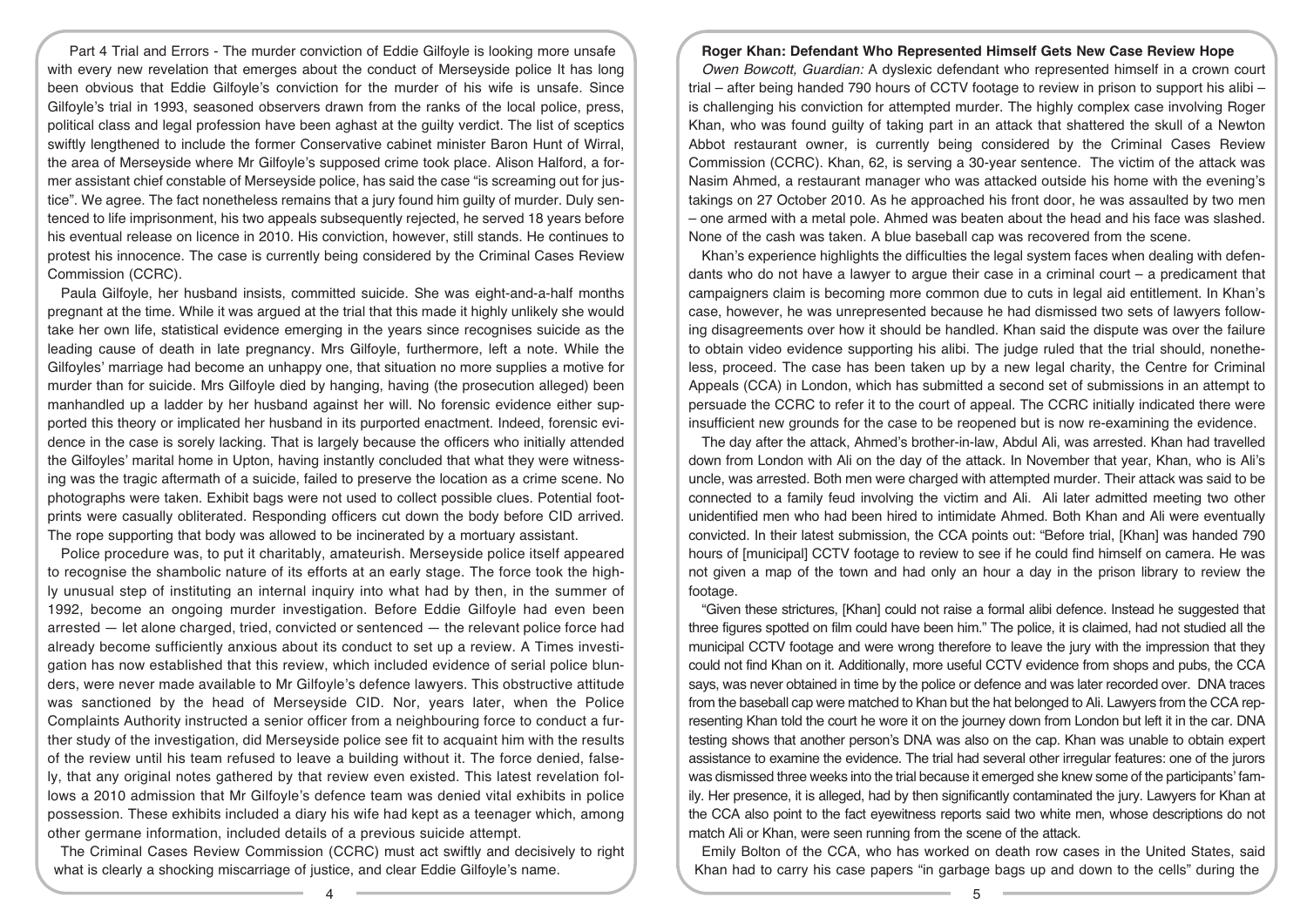trial. "As in all English cases, there was no transcript," she added. "We were eventually given the digital trial recording." Volunteers spent hours transcribing the tapes. Bolton said: "Complete trial transcript has been available as a matter of right in the US since 1956. British lawyers have been parachuting into death row cases in Mississippi and bewailing the injustices they see there – but such injustices are only visible when you have an actual transcript of the trial to see what was really going on. "So how do we know similar casualties of justice are not taking place here in Britain? The Centre for Criminal Appeals, which relies on grants and donations, wants to change this ... by going the extra mile to bring a complete picture of a case to the court of appeal, not just the tip of any particular iceberg."

In an opinion supporting the reopening of Khan's case, Francis FitzGibbon QC, who is on the advisory group of the CCA, said that the CCRC had failed to give sufficient importance to the fact that Khan was a "vulnerable defendant". He said: "The nature of [Khan's] vulnerability impeded his decision-making, so that his decision to dismiss his legal representatives was the product of his vulnerability. He was unable to participate effectively in his trial as a litigant in person. His remand status would have made it exceptionally difficult for anyone to engage properly with the voluminous documentary material, but it was especially onerous for him. He had limited access to the extensive CCTV material, some of which he was only able to view during the trial. His dyslexia must have made dealing with the case still more difficult."

Khan only learnt to read at the age of 17, starting off with comic books he found in a borstal. He tried to put his criminal record, for an armed robbery he still denies, before the jury at his trial to demonstrate that he was pursued by the police on the basis of his past. At the time of his arrest he had been out of trouble for 15 years and had settled down with a partner. In its provisional finding declining to refer the case to the court of appeal, the CCRC said: "Many of the submissions made are on the basis that [a barrister] could have made points more eloquently or more forcefully than was done by Mr Khan. However, such submissions do not constitute either new evidence or new argument."

The CCRC will now examine the CCA's further report before making a final decision on Roger Khan's case. More and more cases involving unrepresented defendants are coming before the courts because the financial threshold for eligibility for legal aid has been raised, according to Penelope Gibb, director of the charity Transform Justice. The Ministry of Justice has denied there is a rise in the number of people representing themselves in crown court, saying there has been no increase in the number of self-represented defendants since 2010. A spokesman for the CCRC said: "We are alert to the issues of [changes to eligibility for] legal aid but have not seen any increase in [claims of miscarriages of justice] as a result so far."

**Police Colluded in Loughinisland Murders in Northern Ireland** *Ian Cobain, Guardian* Senior loyalist paramilitaries who were employed as police informers at the height of the Troubles smuggled an arsenal of weapons into Northern Ireland that were used in at least 70 murders and numerous attempted murders, according to an ombudsman's investigation. In a devastating report that is likely to challenge previous official narratives of the nature of the conflict, Michael Maguire, the police ombudsman for Northern Ireland, said that during this period special branch detectives concealed information about loyalist terrorists from colleagues who were investigating those crimes. Furthermore, Maguire said he had "no hesitation" in concluding that police colluded with the men responsible for a loyalist gun attack on a bar in the village of Loughinisland that was packed with men watching Ireland play Italy in the 1994 World Cup. Six men – includ-

ing an 87-year-old – were killed and five were wounded. Twenty-four hours before members of the gang were to be arrested, they received a tipoff from a police officer; this leak was not investigated. Further acts of collusion in that case included "the protection of informants through wilful acts and the passive turning a blind eye; fundamental failures in the initial police investigation and the destruction of police records", Maguire said. The automatic rifle that was used in that attack was part of the arsenal that had been bought, imported and distributed with the help of police informers, he said. One police file of information about the Ulster Volunteer Force gunmen who were responsible for some of the subsequent killings was marked "NDD/Slow Waltz", which Maguire said meant no downward dissemination, share slowly – if at all.

Inadequate investigations: The attack on the Heights bar at Loughinisland came two days after gunmen from the Irish National Liberation Army shot three members of the Ulster Volunteer Force in Belfast. Two masked men stood at the entrance to the bar, hurled insults at the customers, then opened fire with an automatic rifle. Such was the worldwide horror that the Queen, Pope John Paul II and Bill Clinton all sent messages of condolence to the victims' families. Those murdered were Barney Green, 87; Adrian Rogan, 34; Malcolm Jenkinson, 53; Daniel McCreanor, 59; Patrick O'Hare, 35; and Eamon Byrne, 39. Although the purpose of Maguire's investigation was to examine the failures in the police investigation that followed those murders, his 160-page report also examines the way in which loyalists were able to smuggle enormous numbers of weapons into Northern Ireland in late 1987, and the way in which they were then used in a series of other killings, many of which were inadequately investigated. He concluded that police were aware of loyalist plans to import weapons from South Africa and were also aware that the arsenal of assault rifles, handguns, grenades and other weapons had arrived in Belfast. "I also believe that there were informants involved in the procurement and distribution of the weapons, including individuals at the most senior levels of the organisation(s) responsible for the importation," Maguire said. But the officers investigating the murders were not informed of this, as special branch detectives were more concerned with the strategic value of intelligence than the prevention or detection of crime.

The weapons were kept for a while at a farm owned by James Mitchell, a former police reservist who had been convicted of terrorist offences eight years earlier, and who had told police that the property was being used as an arms dump. Mitchell was tipped off that his farm was about to be searched, two hours before police arrived, and was able to move the arms. One of the suspects in the Loughinisland attack was also a police informant, Maguire said, and continued in this role for a number of years after the murders. With many in Northern Ireland unable to agree about the true nature of the conflict  $-$  or even the language that should be used to describe it – the Northern Ireland secretary, Theresa Villiers, spoke in a speech earlier this year of a "pernicious counter-narrative" that falsely claimed that misconduct by the police and armed forces was rife. While Maguire's report stressed that many in the police have worked tirelessly to bring the Loughinisland killers to justice, its damning conclusions will be seized upon by those who condemned Villiers's comments, and who argue that security forces collusion with loyalist terrorism was a central feature of the conflict.

Paddy McCreanor, nephew of victim Daniel McCreanor, said: "Collusion is no illusion and collusion happened. The truth has come out and that's all we ever wanted." Emma Rogan, whose father was also killed, said: "We finally have a report by the police ombudsman that at last vindicates our long-held suspicions and belief that the truth about these murders was being covered up by the very people – the police – who were supposed to be protecting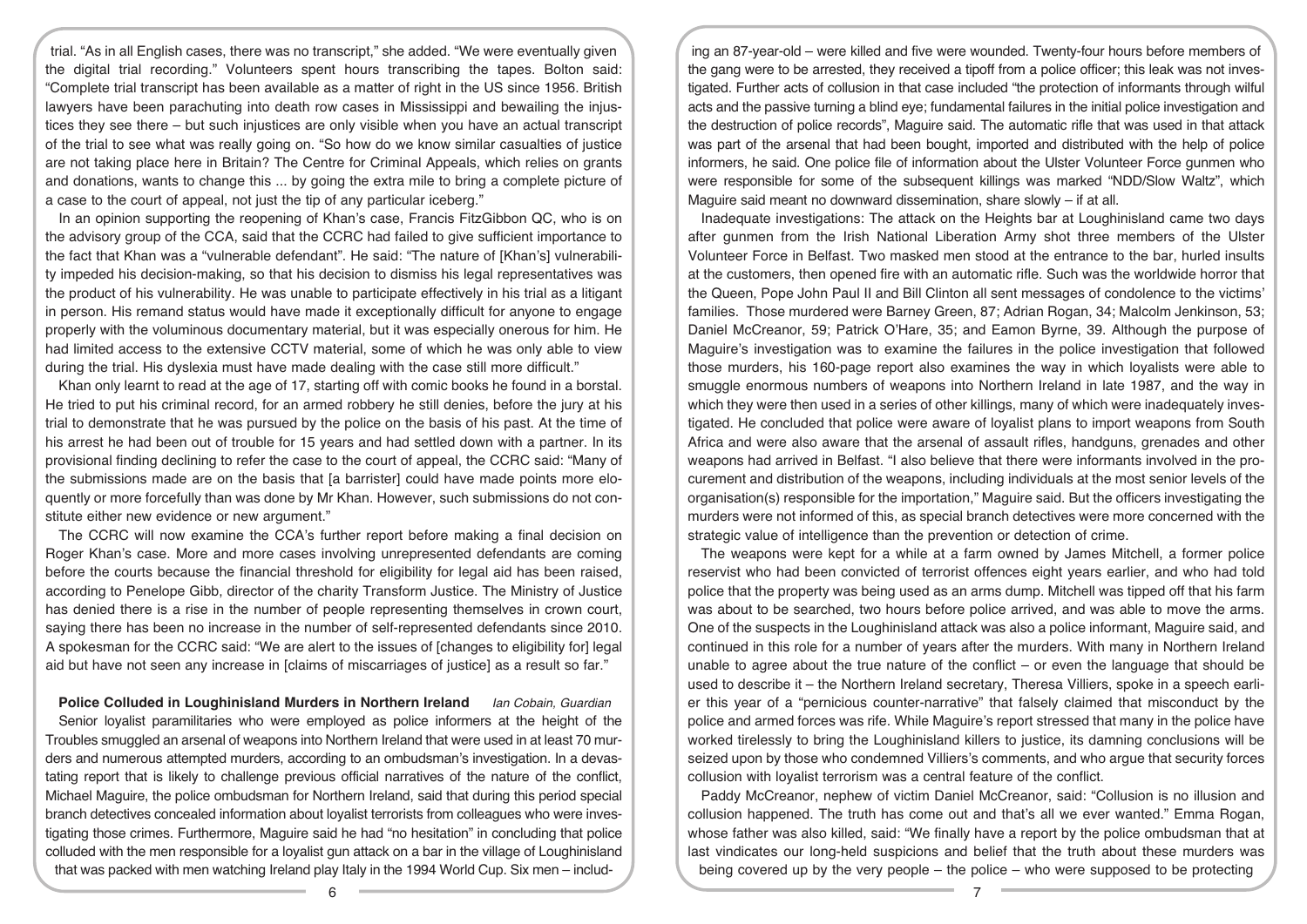us, be on our side and investigate and bring to justice those responsible." The families' lawyer, Niall Murphy, said Maguire had exposed a terrifying degree of collusion. "This report is one of the most damning expositions of state collusion in mass murder that has ever been published," he said. George Hamilton, chief constable of the Police Service of Northern Ireland, said: "This report makes uncomfortable reading, particularly in relation to the alleged actions of police officers at the time. The ombudsman has stated that collusion was a feature of these murders in that there were both wilful and passive acts carried out by police officers. This is totally unacceptable and those responsible should be held accountable."

### **Saber Mohammed Ali Ahmed**

Saber Ahmed 31, was tried for murder in the Crown Court at Birmingham in 2006 before HHJ Matthews and a jury. On 3 August 2006 he was acquitted of murder and convicted of manslaughter on the grounds of diminished responsibility. • On 20 October 2006 HHJ Matthews sentenced him to life imprisonment with a minimum term of 3 years and 6 months, less 462 days spent on remand. The judge recommended deportation. • This application referred to us by the single judge is for permission to appeal out of time against sentence and for permission to rely on fresh evidence. We give leave to appeal out of time and we permit the appellant to rely on fresh evidence for reasons we shall give later in this judgment.

Facts • On 12 July 2005 the appellant, then 21, went to a police station in Digbeth, Birmingham and volunteered that he had killed his friend, Mr Harun, by stabbing him. Evidence at trial revealed that he had stabbed him three times in what the judge was to describe as a brutal killing. There was no provocation. Mr Harun was described as a peaceful and gentle man. • Dr Maganty, a consultant at Reaside hospital, gave evidence at trial on the central issue in the case namely the appellant's mental state at the time of the offence. His evidence no doubt contributed to the jury's decision that the appellant's responsibility for the killing was diminished. Dr Maganty and Dr Kenny Herbert also gave their opinions as to the nature of the appellant's illness as at the date of trial. Before sentencing, the judge considered further reports from Dr Maganty and Dr Moholka, forensic psychiatrist. They confirmed that the appellant was suffering from a severe depressive episode with psychotic symptoms but it was not of a nature or degree which made it appropriate for him to be detained in hospital. As of the end of September 2005 while on remand in prison he was being treated with a high dose of Olanzapine, an anti psychotic drug. Before that medication was prescribed he had attacked a female member of the prison staff. By the time of sentence he was complying with his regime of medication and had some insight into his illness. When he was not given his medication his condition relapsed. • Very little was known about the appellant beyond the facts of the offence and his conduct in prison He had left his home in Sudan and entered this country illegally in about 2004 and his application for leave to remain had been refused. By his own account he had no previous convictions and had not previously been in trouble with the police either in this country or in Sudan. • It is plain that the judge carefully considered the appellant's mental health. He said "This is not a case where the court can make an order for your admission to and detention in hospital because the mental illness from which you are suffering is not presently of a nature or degree which makes it appropriate for you to be detained in hospital". The judge was there referring to one of the conditions for the imposition of a hospital order under section 37 of the Mental Health Act 1983.

Section 37 reads: Powers of courts to order hospital admission or guardianship 37.-(1)

Where a person is convicted before the Crown Court of an offence punishable with imprisonment other than an offence the sentence for which is fixed by law … and the conditions mentioned in sub-section (2) below are satisfied, the court may by order authorise his admission to and detention in such hospital as may be specified in the order (2) The conditions referred to in subsection (1) above are that - (a) the court is satisfied, on the written or oral evidence of two registered medical practitioners, that the offender is suffering from mental disorder and that either - (i) the mental disorder from which the offender is suffering is of a nature or degree which makes it appropriate for him to be detained in a hospital for medical treatment and appropriate medical treatment is available for him; or (ii) …and (b) the court is of the opinion having regard to all the circumstances including the nature of the offence and the character and antecedents of the offender, and to the other available methods of dealing with him, that the most suitable method of disposing of the case is by means of an order under this section • The judge concluded, correctly, that an order under the Mental Health Act was not open to him. Manslaughter being a serious offence within the meaning of the Criminal Justice Act 2003, he considered first the provisions of part 5. He found the appellant dangerous and concluded that only a life sentence would protect the public. There was no arguable error in the judge's approach or in the sentence he imposed in the light of the seriousness of the offence and the evidence about the appellant's mental illness. Unsurprisingly there was no appeal.

Conclusion • We are satisfied that in all the circumstances of this case it is appropriate to impose a hospital order with a restriction order. This is no reflection on the sentencing judge who passed the only sentence available to him on the evidence at the time. We quash the life sentence and we impose orders under Sections 37 and 41 of the Mental Health Act 1983, the latter without limit of time. To that extent the appeal is allowed.  $\cdot$  We direct that i) a copy of this judgment be provided by the appellant's advisers to Dr Bourne, to be held on the NHS file of the appellant and that ii) a further copy be provided by the CPS to the relevant officials dealing with the appellant's immigration status at the Home Office and to those dealing with his case at the Ministry of Justice.

#### **AS v TH (False Allegations of Abuse) [2016] EWHC 532 (Fam) (11 March 2016)**

1. This is very troubling case. In Re E (A Minor)(Child Abuse: Evidence) [1991] 1 FLR 420 at 447H Scott- Baker J observed: "It is disappointing that, despite the passage of time since the Cleveland report, several witnesses had either not read the report at all or, if they had, they ignored its conclusions in many respects. Permeating the whole case is the underlying theme of 'the child must be believed'. Of course what any child says must be listened to and taken seriously, but the professionals must be very careful not to prejudge the issue".

2. Seventeen years later Holman J felt compelled to make similar observations in the case of Leeds City Council v YX & ZX (Assessment of Sexual Abuse) [2008] 2 FLR 869 at [143] as follows: "I wish only to stress…the very great importance of including in any assessment every aspect of a case. Very important indeed is the account of the child, considered, of course, in an age appropriate way. An express denial is no less an account than is a positive account of abuse. It is also, in my opinion, very important to take fully into account the account and demeanour of the parents, and an assessment of the family circumstances and general quality of the parenting…Even 20 years after the Cleveland Inquiry, I wonder whether its lessons have fully been learned."

3. Eight years after the decision in Leeds City Council v YX & ZX and nearly 30 years after the Cleveland Inquiry I have found myself during the course of this hearing asking myself the self-same question as that posed by Holman J.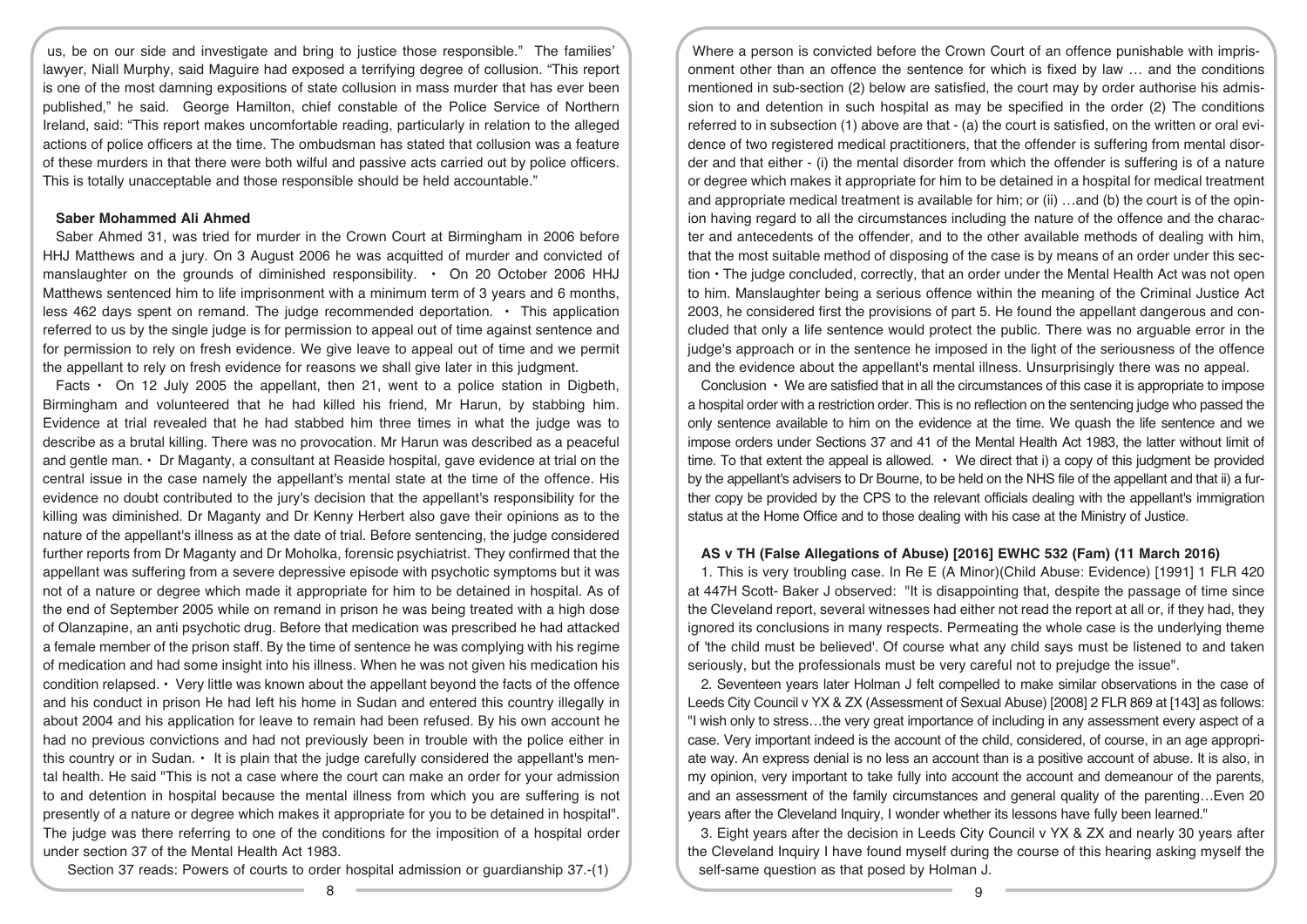4. In this matter I am required to determine whether, on the balance of probabilities, certain alleged incidents of serious emotional, physical and sexual abuse have taken place. Those alleged incidents centre on the lives of two children, NC, who is now aged 10, and SH, who is now aged 6, and their mother, AS, the applicant in this case.

5. The findings sought by the mother are set out in the form of a Scott Schedule prepared for these proceedings. In summary, it is alleged that TH, the father of S, has raped the mother on two occasions, perpetrated domestic violence against her and has emotionally, physically and sexually abused both N and S. TH has filed and served replies to the Scott Schedule. He denies each allegation levelled at him. TH currently faces criminal charges in Scotland arising out of the allegations made. He is due to be tried on those criminal charges in July of this year.[1] I make clear at the outset that I have found none of the findings sought by the mother to be proved.

6. The father of N is BC who is also a party to these proceedings. No findings are sought against BC.

7. At the conclusion of this hearing counsel for TH put the parties and the court on notice that findings would be sought with respect to the mother. In summary, the findings are that each of the allegations made by the mother and the children are false; that N and S have each been coached or influenced by their mother into making allegations; that the mother has told lies to a series of professionals; that a number of professionals have acted in breach of their professional duty by failing properly to investigate the allegations; and that, in consequence, the children have suffered significant emotional harm. Once again, I make clear at the outset that I have found each of the findings sought by TH to be proved.

8. I have before me and have read seven lever arch files of documentary evidence. I have heard oral evidence from the mother, TH, BC, from a number of family members and from certain of the professionals who have been engaged with the family. At a hearing on 18 December 2015 I decided that it was not in N's best interests to give evidence at this hearing.

9. The applications before the court comprise the mother's application for wardship dated 28 January 2015 and TH's cross application dated 11 March 2015. On 28 January 2015 Newton J determined that the children were habitually resident in this country for the purposes of founding the jurisdiction of this court.

10. I regret that this judgment is, of necessity, lengthy. Its length reflects the factual complexity of this case and the plethora of matters that the court has been required to consider within that complex context in coming to its conclusions.

Conclusion: 228. Standing back to survey the broad canvas of the evidence, I am satisfied for the reasons I have given that not only were the allegations made by the mother and the children false, but further that the allegations made by the children were generated by the mother placing unwarranted emotional pressure on the children by herself making false allegations regarding TH and making them known to the children, by inappropriately involving the children in adult discussions and by, on occasion, actively coaching the children to make allegations against TH.

229. In the case of Re W (A Child) [2014] EWCA Civ 772 Ryder LJ (as he then was) observed as follows with respect to the significance of parents who make or cause to be made false allegations of physical and sexual abuse: "Given the prevalence of false allegations made by parents against each other in private law proceedings, conduct at this level by a parent should be understood to be serious child abuse that will usually necessitate intervention by a court."

230. Within this context, and having regard to the extensive matters set out above, I am satisfied that that N and S have been the subject of emotional abuse by their mother by reason of her conduct towards them as set out above. I am satisfied that as a result of the conduct of

the mother detailed in this judgment both children have suffered significant emotional harm. 231. As I stated at the outset of this judgment, this is a very concerning case. In August 2014 the mother manufactured alarm using a falsified version of past events in an attempt to avoid returning the children to Scotland. Using a combination of emotional pressure, inappropriate exposure to adult discussions and, on occasion, coaching, the mother proceeded to recruit the children to her cause. With the aid of repeated and persistent poor practice by a range of professionals the mother further succeeded in enclosing the narrative she had created within a hermetically sealed bubble, thereby succeeding in preventing professionals carrying out the checks that would have revealed that the allegations that were being made first by the mother, and then by the children required, at the very least, a critical and questioning appraisal. Indeed, by reason of their almost entirely unquestioning approach towards the mother, a number of professionals simply acquiesced to their confinement in that bubble. Had professionals adhered to well established guidance and procedure they would have discovered that the allegations lacked credibility.

232. It is important to recognise that the professional failures I have set out have had consequences. By reason of the failure of the relevant agencies to follow the clear and well established guidance and procedure the children were not only left in a situation where a parent was permitted to persist in conduct that was harmful to their emotional welfare but, by their omissions, those agencies actively contributed to that harm.

233. Child abuse, including child sexual abuse, exists as a terrible reality in society. Professionals charged with safeguarding the welfare of children must be constantly vigilant. As Ms Lot rightly pointed out to me, professionals are trained to adopt an approach by which they recognise that such abuse can happen anywhere. However, in circumstances where false allegations of abuse are also a reality in society, it is essential that this professional vigilance is allied firmly to the rigorous application of practice and procedure designed to ensure the proper investigation of allegations of abuse if injustices are to be avoided.

234. Within this context, this case suggests that it is once again necessary to re-iterate the importance of the principles set out at Paragraphs 22 to 52 above. When investigating allegations of child abuse, including allegations of child sexual abuse, it is imperative that all professionals involved adhere to the law and guidance set out in those paragraphs so as to ensure the rigorous and fair investigation of allegations that is the foundation of ensuring the children concerned are safeguarded.

235. The Children's Guardian attended each day of this fact finding hearing. Having listened to the evidence in this case the Children's Guardian told the court that she considered this case to be "quite extraordinary". Surveying the conduct of professionals in this case she concluded that "it is as if a sort of hysteria took over and prevented people from asking certain questions". I cannot help but agree. That is my judgment.

## **Parole For Murderers Who Refuse To Reveal Where Remains Of Their Victims Are Hidden**

That this House notes the recent campaign by Marie McCourt, whose daughter Helen was murdered in 1988 and whose body has never been found, for the law to be changed to prevent convicted murderers who refuse to disclose the location of their victims' bodies from being released on parole; further notes that proper burial can help to provide closure for victims' families and help to ease their suffering; believes that it is right for the law to be changed to ensure that deliberately prolonging the suffering of victims' families by preventing a burial counts against murderers who apply for parole; notes that more than 330,000 people have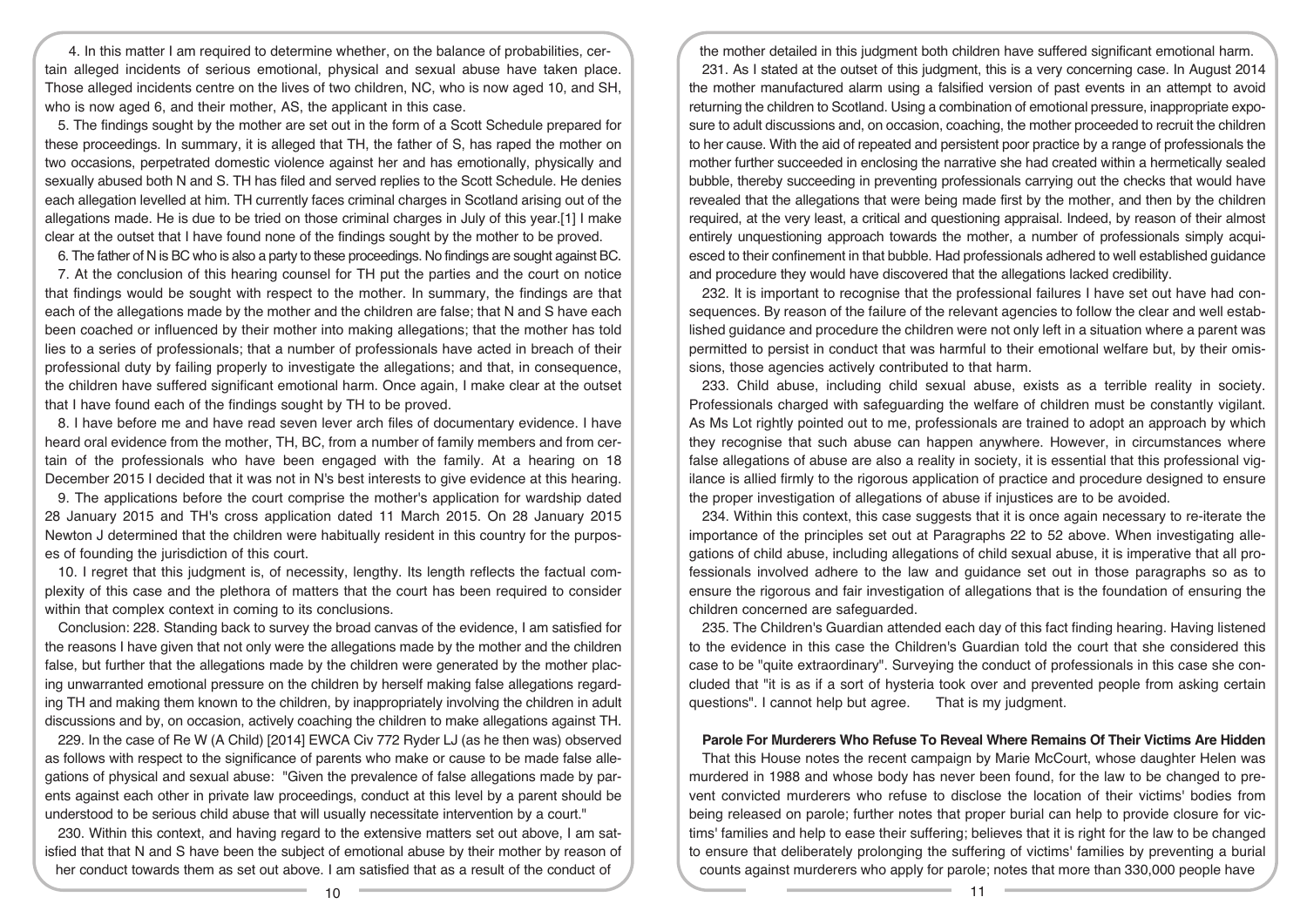supported Marie's campaign; notes that as a result of this campaign the Prisons Minister asked the Parole Board to review its guidelines on such cases; is concerned that this review still has not been completed; is further concerned that the Minister for Criminal Justice and Victims assured Marie that he would discuss this issue with the Justice Secretary and respond to her, but that more than two months later she has not received a reply; and urges the Ministry of Justice to respond to Marie as soon as possible and consider whether to change the law to strengthen provisions to ensure that refusal to reveal the location of remains is fully taken into account when deciding on parole for convicted murderers.

Early Day Motion 166 Sponsor: Godsiff, Roger

#### **Scandal of G4S-run Medway Youth Jail Deepens As Five More Arrested**

*Ben Quinn and Eric Allison, Guardian:* A police investigation into the G4S-run child jail in Kent at the centre of allegations of abuse and use of excessive force by staff deepened after five new arrests were made, this time on suspicion of misconduct in public office The three men and two women, all from the Kent area, were detained on Wednesday. Four men who were arrested in January on suspicion of child neglect, as well as a fifth over accusations of assault, remain on police bail as the investigation into the Medway secure training centre in Rochester continues. The latest arrests suggest a ratcheting up of the seriousness of inquiries as misconduct in public office carries a maximum sentence of life imprisonment. Eleven staff were suspended or sacked from Medway secure training centre (STC) in January after a BBC documentary alleged staff were inappropriately restraining inmates and falsifying statistics to improve the jail's record.

The Guardian has also revealed that serious allegations of abuse and bullying at the youth prison were made more than a decade before the current controversy. The STC, operated by G4S since it opened in 1998, is to be taken over by the National Offender Management Service, which runs public sector prisons and probation services. Sources have said that the date of the transfer has been brought forward by a number of weeks and will take place by the end of this month. The latest arrests are of a 41-year-old woman from Rochester, a 33-yearold man from Rainham, a 25-year-old man from Sittingbourne, and a 24-year-old woman and a 35-year-old man both from Maidstone. Peter Neden, G4S's president for the UK and Ireland region, said in a statement on Wednesday that the company had given Kent police its full support in pursuing any members of staff who may have broken the law. "The behaviour exposed by some members of our staff at the Medway Secure Training Centre in January was completely unacceptable and as a consequence we immediately dismissed the individuals directly involved," he said. "Since the allegations came to light, a great deal of time has been focused on understanding how such behaviours came to be condoned in one of our businesses and Kent police can expect our continued cooperation."

## **Man Must Tell Police 24 Hours Before He Has Sex** *Irish Examiner*

The single man, in his 40s, admitted to previously having an interest in sado-masochistic sex and used to visit a Fifty Shades Of Grey-style fetish club with an ex-partner. He also said he used to go on Tinder and "played around". But the man, a father, denied having any criminal convictions, "not even a parking ticket", when he spoke to reporters following an adjourned hearing at York Magistrates' Court. He accused North Yorkshire Police of "sour grapes" in applying for a Sexual Risk Order (SRO) after he was acquitted of rape. He was cleared at a retrial, having spent 14 months on remand. The terms of the order has a list of conditions attached.

Among them is the requirement for him to inform police 24 hours before he has sex with a new partner. The effect has been to devastate his personal life, he said, and contravened his human rights. "It puts an end to your life. I had more freedom in prison. The severity of the restrictions exceed what convicted criminals would get on a Sexual Offence Prevention Order."

He said there was "no prospect" of a relationship at the moment. He said: "Can you imagine, 24 hours before sex? Come on." He gave the example of chatting to a woman and saying: "There's a nice French restaurant I'd like to take you to, but first the police are just going to come around for a little chat." The man, who cannot be identified by the media, said the SRO was made after he was cleared of raping a woman — different from the one with whom he visited the fetish club. He said the jury at the retrial took an hour and six minutes to unanimously clear him. He had been accused of biting and scratching the complainant, but he said the scratching came during a massage, "post-coitally", and there was no biting. His history of S&M sex was brought up at the trial, including evidence from a doctor with whom he had discussed his past. He claimed the doctor misunderstood what he was discussing, saying she was confused about what was just fantasy. Police thought what he told the doctor was a confession. "Thank God 50 Shades of Grey came out when it did, it helped my barrister normalise that," he said.

#### **Snooper's Charter: 'A Grim Watershed Moment For Privacy'**

Caterina Franchi, Justice Gap: The Investigatory Powers Bills that passed its finals stages in the House of Commons early this week, has been damned as 'deeply flawed' by privacy campaigners. The final version of the so-called Snoopers' Charter was passed in the Commons with 444 MPs voting in favour and 69 against after the Government won over the Labour vote following a series of concessions. Of the 870 amendments to the Bill that charities and campaign groups, including Privacy International, had proposed, only 18 were accepted by the Commons. All the accepted amendments had been proposed by the Government.

'The overwhelming vote by MPs last night in favour of massively intrusive new state surveillance powers represents both a failure of the democratic process and a grim watershed moment for the privacy of every one of us', said Harmit Kambo, campaigns director of Privacy International. Kambo criticised the 'deeply flawed Bill' which was 'stubbornly pushed through' by the Home Office 'with little more than some tinkering at the edges' and will give a 'wide range of public bodies… the right to access our private data and communications even if we are not suspected of any crime'. He said that he was disappointed that the Labour had 'acquiesced and voted in favour of the Bill, despite none of the amendments they proposed having been accepted'. 'The only significant concession Labour received was an independent review of the operational case for the "bulk powers" – but it's yet to be seen how effective that rushed review will be,' he added. Public bodies should not have this kind of power. As we've seen, it will inevitably be abused, used to target minority groups, and enable public bodies to go on fishing expeditions. This was supposed to be a crucial moment to shape world-leading surveillance legislation that balanced security and privacy but it is an abject failure on both counts.'

The Labour MP Diane Abbott argued in the New Statesman that the new powers would become 'the stop-and-search of the digital age', pointing out that black Londoners are now '28 times more likely to be stopped than white Londoners'. Muslim citizens would 'bear the brunt of arbitrary surveillance', she argued. Anyone with a name that suggests they might be Muslim, will be more likely to be targeted amid a climate where millions of law-abiding British Muslims are treated with suspicion on the basis of the crimes of a handful of people.

Last month, the Investigatory Powers Tribunal decided it would not review 650 claims of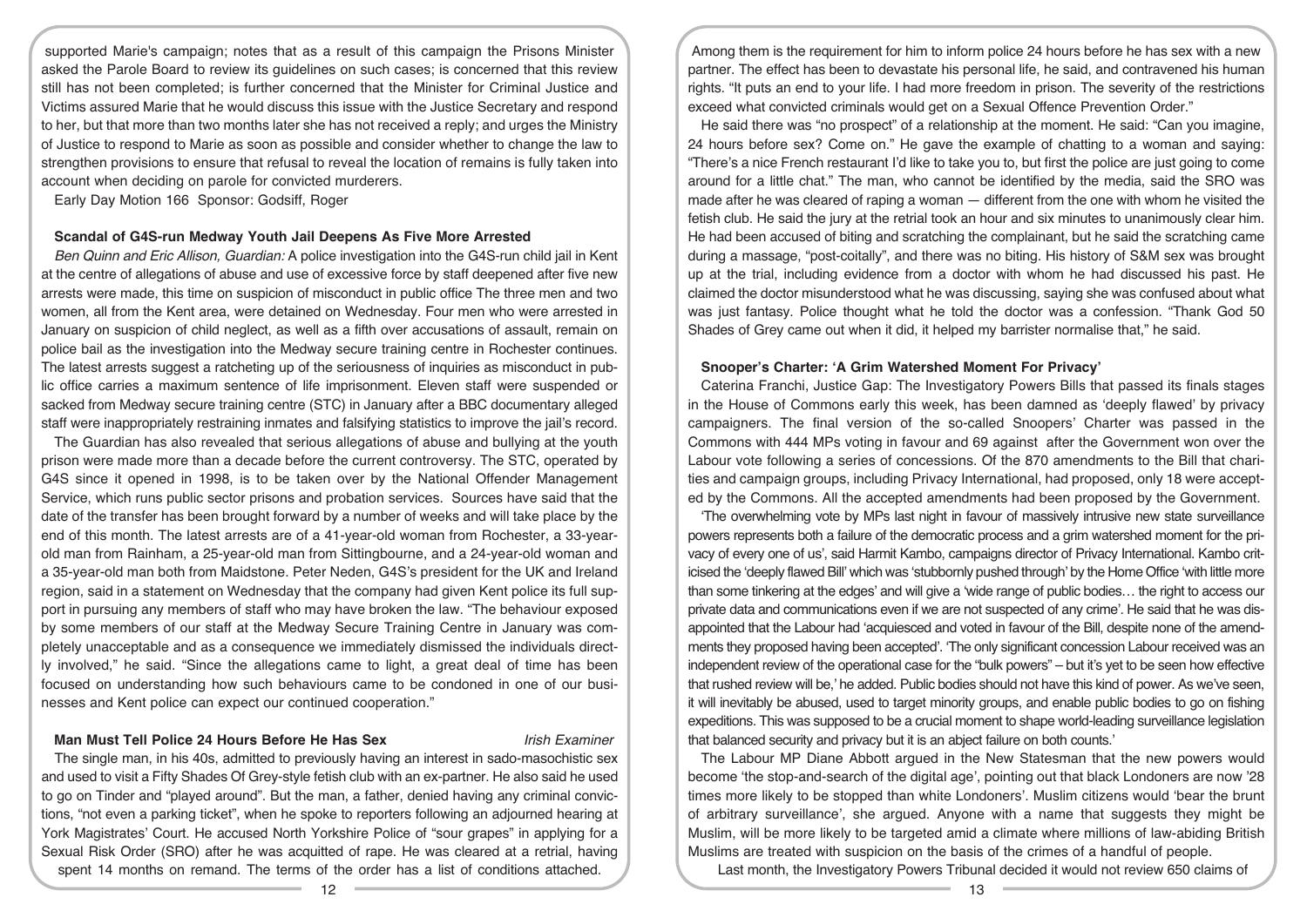unlawful spying unless claimants could justify why they thought they had been spied on  $-$  a decision that Privacy International deemed 'unacceptable'. The claims followed a February 2015 judgment in the case brought by a number of civil liberties groups including Privacy International, Liberty, and Amnesty International which resulted in a finding that that British intelligence agencies acted unlawfully in accessing personal communications collected by the US National Security Agency and that GCHQ had unlawfully surveilled Amnesty International and the South African Legal Resources Centre. The Tribunal also held that claims for unlawful spying under the European Convention on Human Rights could only be brought by UK residents. 'When a member state to the European Convention on Human Rights commits a human rights violation on its own territory – whether by unlawfully suppressing free speech rights, expropriating property, or conducting surveillance – the victims are entitled to judicial relief no matter where they live', commented Privacy International's legal officer, Scarlet Kim.

#### **HMP/YOI Moorland – New Psychoactive Substances Threatening Stability Of Prison**

The availability of new psychoactive substances was threatening to undermine recent progress at Moorland, said Peter Clarke, Chief Inspector of Prisons. Today he published the report of an unannounced inspection of the South Yorkshire resettlement prison. HMP/YOI Moorland holds around 1,000 prisoners, of whom around 250 are foreign national offenders and 340 are sex offenders. The prison is in the process of adapting to its new role as a resettlement prison for the area. The recent history of the prison has been one of uncertainty and disruption and at one point the prison had been earmarked for privatisation.

Inspectors were concerned to find that: • 20 recommendatons from the last inspection had not been achieved and 11 only partly achieved • the threat posed to the stability of the prison by new psychoactive substances (NPS) is severe and despite some positive initiatives, the situation appears to be deteriorating and needs to be addressed; • forty-eight per cent of prisoners now say it is easy to get drugs at Moorland compared to 28% at the last inspection; • the number of violent incidents, fights and assaults had increased since the last inspection in 2012 and levels were also higher than at similar prisons; • almost one in five prisoners surveyed said they felt unsafe at the time of the inspection; • staff often struggled with the many demands made of them and, while most contacts with prisoners were polite, they were also mostly brief and often superficial; • work on diversity continued to be weak and had been undermined by chronic understaffing in the area; and • the overall strategic approach to resettlement lacked focus and too much of the work of the offender management unit was process-driven. However, inspectors were pleased to find that:  $\cdot$  care for prisoners at risk of suicide or self-harm was generally good; • there had been substantial improvements in the management and availability of work, training and education, with places for 87% of the population; and  $\cdot$  the prison had successfully introduced a sex offender treatment programme in response to being re-roled as a national resource for holding sex offenders. Inspectors made 75 recommendations.

Peter Clarke said: "There are real opportunities at Moorland to make progress, but the issues of NPS and inefficiencies in routine transactions that have such a negative impact on prisoners' experiences need to be addressed. In particular, there is a real opportunity to make progress in embracing the prison's new role as a resettlement prison, and in delivering treatment programmes for sex offenders. We saw evidence that many staff wanted to build constructive relationships with prisoners and to address the challenges facing Moorland. It will be the task of a focused and visible leadership team to inspire the staff to grasp the opportunities provided by the new roles that Moorland has assumed."

#### **UN Commission of Inquiry on Human Rights in Eritrea** Geneva (8 June 2016)

Crimes against humanity have been committed in a widespread and systematic manner in Eritrean detention facilities, military training camps and other locations across the country over the past 25 years, according to the UN Commission of Inquiry on Human Rights in Eritrea. Crimes of enslavement, imprisonment, enforced disappearances, torture, persecution, rape, murder and other inhumane acts have been committed as part of a campaign to instil fear in, deter opposition from and ultimately to control the Eritrean civilian population since Eritrean authorities took control of Eritrean territory in 1991. "Eritrea is an authoritarian State. There is no independent judiciary, no national assembly and there are no other democratic institutions in Eritrea. This has created a governance and rule of law vacuum, resulting in a climate of impunity for crimes against humanity to be perpetrated over 25 years. These crimes are still occurring today, there is no genuine prospect of the Eritrean judicial system holding perpetrators to account in a fair and transparent manner. The perpetrators of these crimes must face justice and the victims' voices must be heard. The international community should now take steps, including using the International Criminal Court, national courts and other available mechanisms to ensure there is accountability for the atrocities being committed in Eritrea," said Smith. "Eritreans also continue to be subjected to indefinite national service, arbitrary detention, reprisals for the alleged conduct of family members, discrimination on religious or ethnic grounds, sexual and gender-based violence and killings." The indefinite duration of military and national service programmes are frequently cited by Eritreans as the main reason for fleeing the country. In 2015, 47,025 Eritreans applied for asylum in Europe, many making the dangerous journey across the Mediterranean in unsafe boats, exploited by smugglers in search of safety. The report notes that no improvement was found in the human rights situation documented in Eritrea during the first Commission of Inquiry report published in June 2015. The report identifies that "particular individuals, including officials at the highest levels of State, the ruling party – the People's Front for Democracy and Justice – and commanding officers bear responsibility for crimes against humanity and other gross human rights violations." The report further states that "the National Security Office is responsible for most cases of arbitrary arrest, enforced disappearance and torture in official and unofficial detention centres."

Dossiers of evidence have been compiled on individuals the Commission has reasonable grounds to believe bear responsibility for crimes against humanity. This evidence will be made available at the appropriate time to relevant institutions, including courts of law, following strict witness protection requirements. The patterns of conduct described in the report are based on 833 testimonies by Eritreans, including 160 written submissions received during the first term of the Commission of Inquiry, from mid-2014/mid-2015. The Commission received some 45,000 written submissions in the course of its 2nd investigation. The vast majority of these were group letters/petitions critical of the Commission's first report. These submissions contained common themes, similar content and were the direct result of an organised Government campaign to attempt to discredit the Inquiry. A thorough analysis of these written submissions was conducted and the Commission concluded that they added no substantial information relating to its investigations. The report states that"the façade of calm and normality that is apparent to the occasional visitor to the country, and others confined to sections of the capital, belies the consistent patterns of serious human rights violations." The report further states "that the types of gross human rights violations in Eritrea documented by the Commission … are not committed on the streets of Asmara, but rather behind the walls of detention facilities and in military training camps. Torture and rape are not normally perpetrated in the open." Despite requests to the Government of Eritrea, the Commission was denied access to visit the country. The Commission remains open to visiting Eritrea to present its latest findings and recommendations directly to the Government.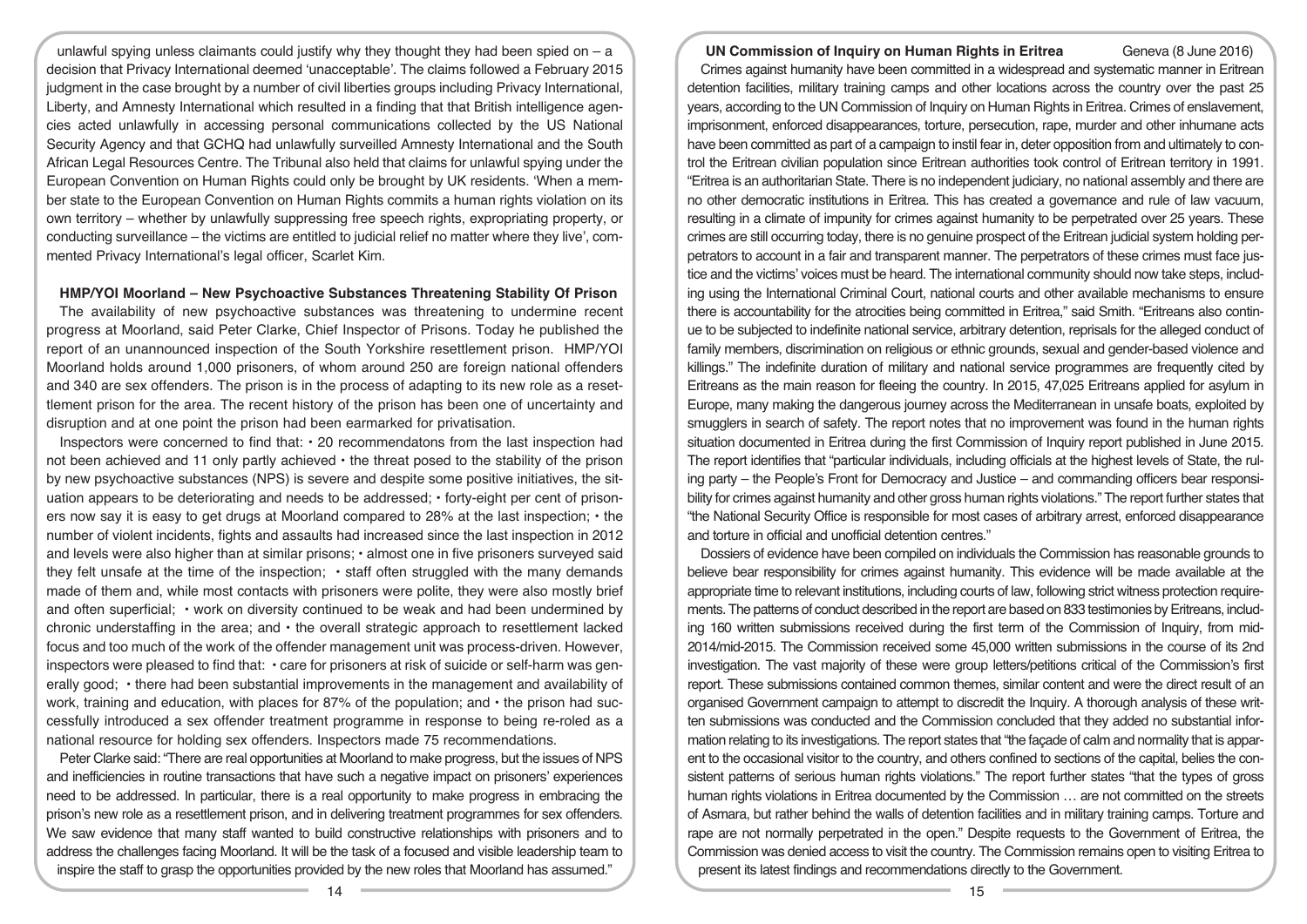## **PSNI 'Blind' to Undercover Metropolitan Police Officers Operating in NI** BBCNews

Undercover officers from the London Metropolitan Police operated in NI in the 1990s without the knowledge of local police, the PSNI has confirmed. The undercover unit, called the Special Demonstration Squad (SDS), infiltrated protest groups. Ass Ch Const Mark Hamilton told the Policing Board nobody in the Royal Ulster Constabulary or the PSNI was aware of them. He said they were "completely blind to their activities" and their presence. "In October last year, the Metropolitan Police advised us that there was a potential that the SDS, as it was then known, had operated in Northern Ireland, unknown to us," said Mr Hamilton. "We can't find any record that anybody in the Royal Ulster Constabulary or the PSNI were aware of the presence of these officers in Northern Ireland. Nor were we aware of any information gathered being passed back to us for our use. We appear to be entirely blind to this."

The PSNI is currently working with the Metropolitan Police to assess whether or not the material that the SDS officers gathered has any relevance to historical or current investigations in Northern Ireland. Mr Hamilton said he could reassure the Policing Board and the public that such a situation could not happen again. He said that, from now on "the chief constable will be made aware of any police officer, from any jurisdiction, who's operating here" because any such officer, as well as their operation, would need to be risk-assessed. "Those two risk assessments have to be carried out. Anybody who's deployed here without those assessments would be, in my view, an act of madness."

Mr Hamilton said that the PSNI do not know the reasons why the SDS were deployed in Northern Ireland. He said that, to his understanding, the Northern Ireland SDS deployment is not currently part of the terms of reference for Sir Christopher Pitchford's inquiry into the role of undercover police officers in the Metropolitan Police. "We wait to see where this goes. We were as surprised as you are," he added. Sinn Féin policing board member Gerry Kelly asked how Mr Hamilton could be sure the situation could not arise in the future. Mr Hamilton replied that "the landscape for covert policing has dramatically changed in the last 15 to 20 years" and that there are now procedures in place that did not exist in the 1980s and 1990s.

## **Sharmila Ullah: Officer Lied About Checking on Mother Before Death In Police Cell**

Sharmila Ullah was taken into police custody in July 2014 after being arrested for shoplifting. The 30-year-old, of Fourth Avenue, was admitted to Walsall Manor Hospital from Bloxwich Police Station after suffering abdominal pain and vomiting. The mother, known as Millie, was returned to her cell the following morning where a doctor certified her as fit to be detained. But shortly after 11.50am on July 10 she was found unresponsive and pronounced dead at hospital less than an hour later. It has now emerged a detention officer had made simultaneous entries on the police system stating he had visited Ms Ullah and other suspects being held in the cells when he had not. The officer had instead checked on the detainees via CCTV. The officer has since been dismissed by West Midlands Police for gross misconduct.

The force has also vowed to ensure steps are being taken to prevent misreporting in the future. The findings come as the Independent Police Complaints Commission, which investigated the case, identified police failings and has now published its full report on the death. IPCC Commissioner Derrick Campbell said: "Our thoughts are with Ms Ullah's family at this sad time for them. "We carried out a thorough investigation as is right when someone dies in such circumstances. We have taken the family through our findings and hope they can take some

comfort from the fact that the force has taken measures to address the issues identified." Last year Ms Ullah's family declared they were 'disappointed' following the outcome of an inquest which concluded police failings did not contribute to her death. In delivering his verdict Senior Coroner Zafar Siddique said her sudden death was down to long-standing alcohol misuse and alcohol withdrawal. Ms Ullah's arrhythmia and liver damage were also taken into consideration as possible factors. Following the hearing Sharmila's mother Beanto Ullah said: "She very sadly lost her life while in police custody in July 2014. The IPCC conducted a thorough investigation. They identified failings of the police relating to her detention. We are very disappointed the coroner did not similarly identify such failures when he set out his conclusions. We were particularly keen these matters were identified so the police could ensure all detainees in future are provided with the highest levels of care."

Chief Inspector Brian Carmichael, of the West Midlands Police Professional Standards Department, said: "West Midlands Police has accepted the findings of the independent IPCC investigation.We offer our sincere condolences to Ms Ullah's family." The IPCC's full 55 page report on the case revealed the officer failed to visit Ms Ullah on three separate occasions. He also did not conduct personal checks on ten other detainees that day as required. "It is the opinion of the lead investigator that he has a case to answer for gross misconduct. *Expres & Star, Wolverhampton*

#### **HMP Forest Bank – Prisoners Too Frightened To Come Out Of Their Cells**

HMP Forest Bank continues to manage the challenges it faces well and had improved further, said Peter Clarke, Chief Inspector of Prisons. However, the needs of some marginalised groups of prisoners merited further attention, he added. Today he published the report of an unannounced inspection of the local prison in Greater Manchester. Forest Bank holds just under 1,500 prisoners, a small number of whom are young adults aged between 18 and 21. It experienced a significant throughput of prisoners with over 100 new arrivals each week, many with complex personal needs. At its last inspection in 2012, inspectors reported positively on a well-run prison. This more recent inspection found that Forest Bank had continued to maintain some very good outcomes for prisoners and had introduced improvements, despite the challenges that it faced in common with other establishments.

Inspectors were concerned to find that: 6 only partly achieved; \* 15 recommendations from the last report had not been achieved and • despite the prison's proactive approach to improving safety, some prisoners were too frightened to come out of their cells and levels of self-harm were high; • prisoners in crisis held on normal location said they received good support but too many were isolated, held in segregation or subject to other restrictions; • there had been two self-inflicted deaths since the last inspection, although the prison was seeking to learn from those tragedies; • mental health services were poor; and • the incentives and earned privileges scheme was punitive and ineffective.\* Inspectors made 56 recommendations

Peter Clarke said: "Forest Bank manages big challenges and risks. It has a large population and turnover of prisoners, an inner city profile with high levels of need among its prisoners, and the destabilising influence of NPS. The experience most prisoners had of Forest Bank was reasonable. However, those who were more marginalised due to poor behaviour, selfharm or mental health issues had a much less positive experience and this required attention. This inspection found that the prison was well led, competent and confident in its approach and it coped well. A focus on continuing improvement suggests our concerns will be addressed and the effectiveness of the prison will be sustained."